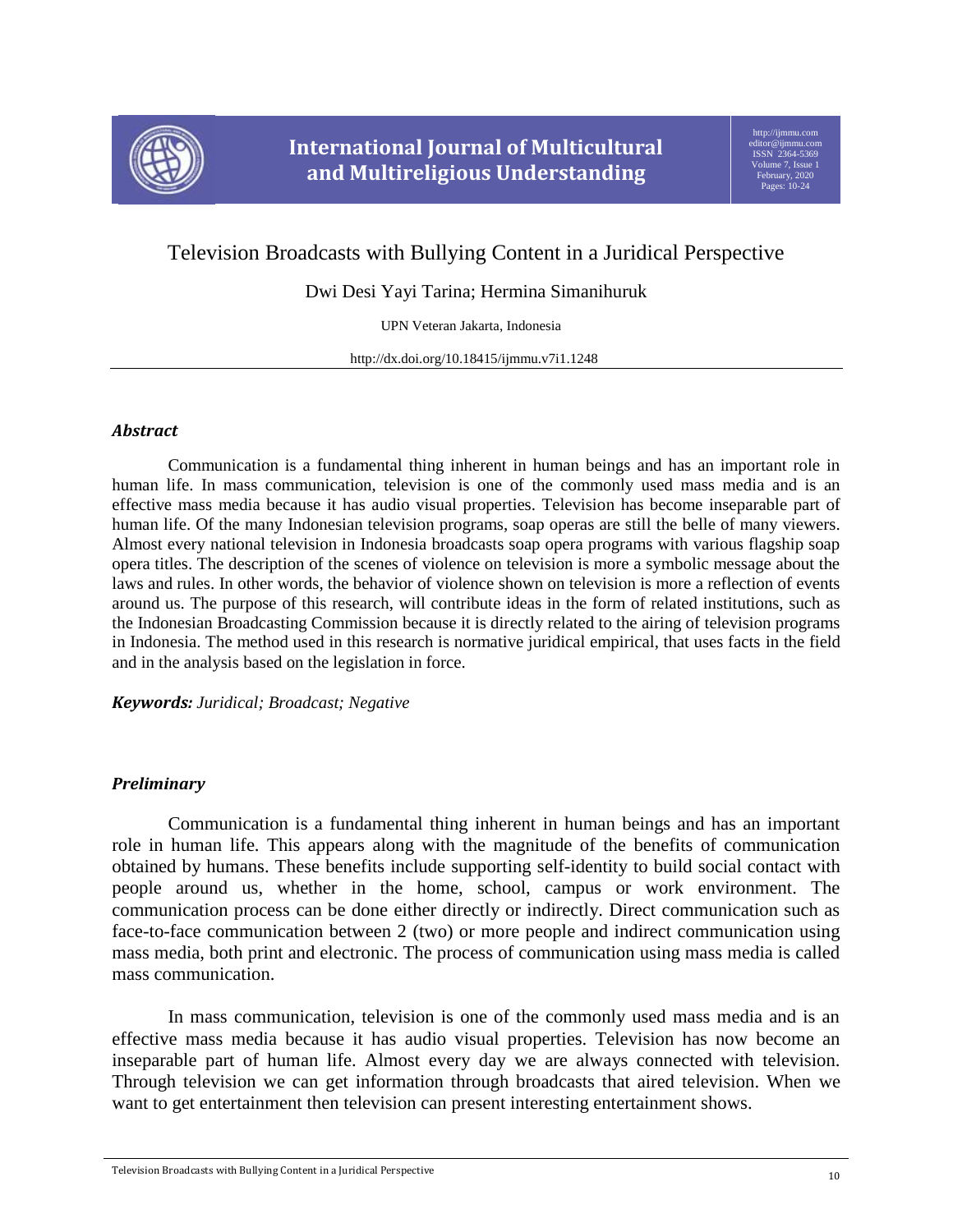The development of television world is increasingly attracting attention. Each media owner competes in presenting shows that attract public attention, but not all television stations can create creative and innovative programs. This television station shows programs that often cause controversy among the public. Some of them did not hesitate to violate ethics and reap reprimands from various parties, even to the point of stopping serving sanctions. Television as a public media is no longer oriented to the public interest, but also to the market interest.

Conditions where the vital role of television as an entertainment media, is undeniable that almost all television stations competing to broadcast electronic cinema or familiarly heard with soap operas which present stories that are romantic, entertaining, full of delusion to those of crime, violence and bullying. But in general, this condition is selling well for some teenagers who make soap operas a ritual to watch.

In Indonesia, television shows that are useful with life lessons are actually quite successful in attracting the attention of the public, such as the programs "Kick Andy", "Mata Najwa", "Just Alvin", and "Jika Aku Menjadi". Although not to be excellent, but these shows provide benefits in the face of life so as not to give up easily and keep working hard. There are also programs such as "Jejak Petualang", "Ragam Nusantara", "Jelajah", "Indonesia Bagus", "My Trip My Adventure" to "Si Bolang", which can increase insight into the nature and culture of the archipelago for the community.

But unfortunately, not all television stations want to maintain useful programs like the one above because they are considered less successful to be excellent. Compared to trying to innovate to package in a creative way, not a few of them who prefer to just follow the events that already exist and successfully earned a high rating. While some media try to be anti-mainstream while maintaining their ideology, some others are proud to be followers of neighboring television station programs.

A few years back, there was a talk show phenomenon in Indonesia with bullying which was seen as lacking in education. One of them is the program "Empat Mata" which is broadcast by Trans 7 television station. In the program that is packaged comedy by the famous host Tukul Arwana is seen as laden with sexual spices and disrespectful words. Had experienced stopping the broadcast, but finally the show returned with the name "Bukan Empat Mata".

In addition, Indonesia has experienced a variety of television program trends, such as mystical and horror shows pioneered by "Dunia Lain" and "Uji Nyali". Although it had become the desire of the people and even inspired other television stations. The program was later stopped by KPI because cause public confidence in superstitious matters.

In terms of entertainment, Indonesia was also enlivened by entertainment programs that were accompanied by rocking events. Such shows are pioneered by the program "Yuk Kita Sahur" broadcast by Trans TV. The success of the sahur program then continued into the prime time program with the name "Yuk Keep Smile". With such a high rating and share this was followed by other television stations. This event was later dismissed in 2014 because it was seen as often displaying ridicule with harsh words, harassing some figures and often showing erotic sway.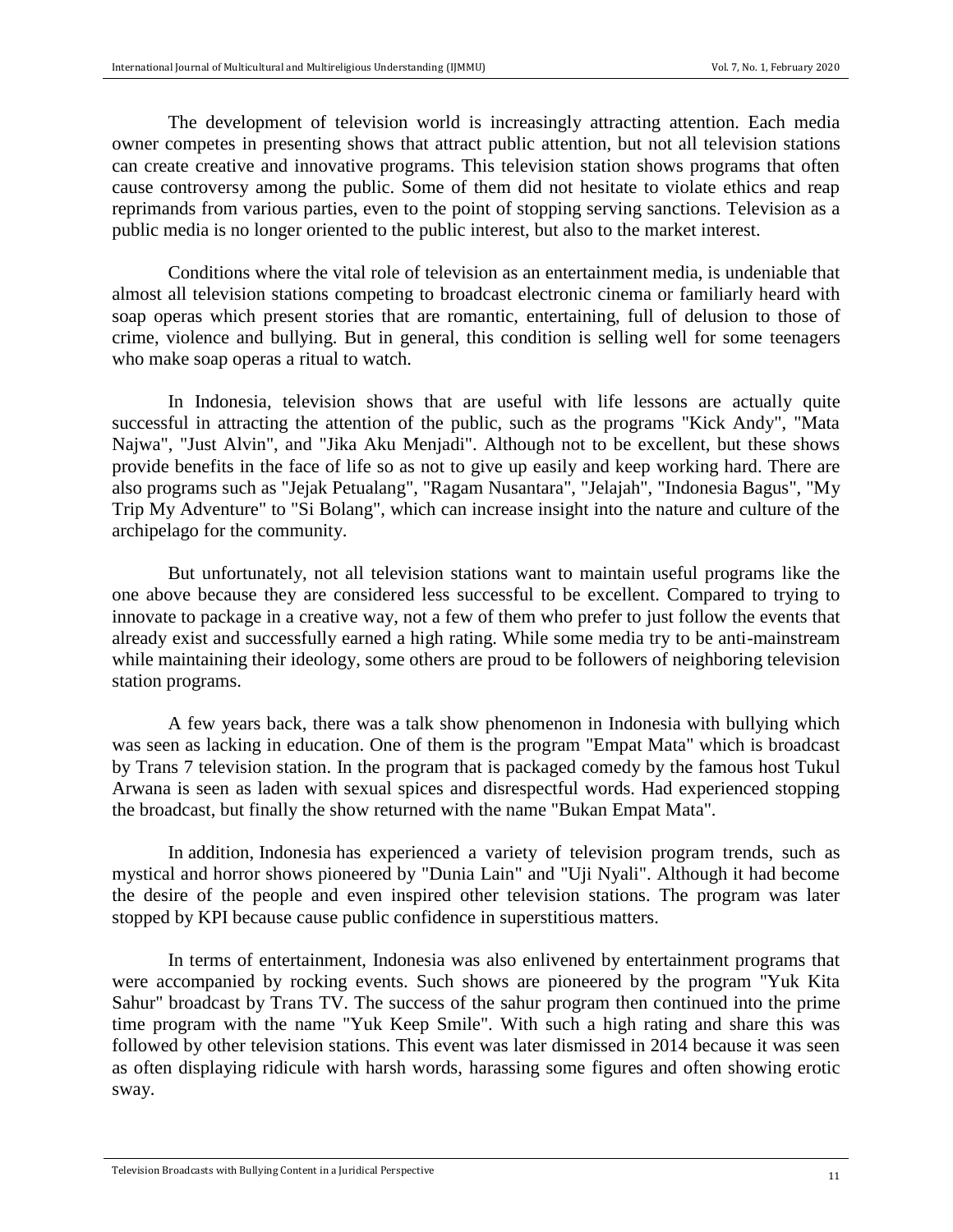Of the many Indonesian television programs, soap operas are still the belle of many viewers. Almost every national television in Indonesia broadcasts soap opera programs with various flagship soap opera titles. Soap opera is still the most popular program because it shows many famous artists who are beautiful and handsome. Not forgetting the story line that is made beamed with a hanging end makes the viewer curious in each episode.

But ironically what is done by the characters in soap operas is very far from the value of education. In fact, in one soap opera, the teacher is described as a clumsy person who becomes the subject of ridicule or ridicule by his students. Another example is the association that seems to be free between male and female students, and the use of minimal school uniforms that are not appropriate for schoolgirls. These soap operas usually also display conflicts that are almost the same and even felt made up and excessive that does not reflect the real life of Indonesian teenagers. Such as bullying scenes, namely scenes of violence to others both physically and verbally or verbally for example by making fun of others. Their example is so easy to spit curse words like idiot, damn, jerk to express disappointment, resentment, anger and others.

The picture of violent scenes on television is more a symbolic message about law and regulation. In other words, the violent behavior shown on television is more a reflection of events around us. If the scene of violence reflects the rule of law that cannot overcome the situation as depicted in the television scene, there is a possibility that this actually happened too. So, television violence is considered as violence that is happening in this world. The rule of law that can be used to overcome the behavior of crime that is shown on television will show that this is our law now (Nurudin, 2007: 170).

In the world of soap opera, the producer might be able to argue that the conflict that was displayed was deliberately created by showing a fight scene that involved harsh words just a fictionalized scenario so that the story looks interesting and the scene looks reasonable. However, if this is exhibited continuously to the community, which is mostly teenagers, unconsciously this will be considered true and justified. Furthermore, physical violence and verbal abuse may subconsciously be adopted in their daily behavior.

The Indonesian Broadcasting Commission (KPI) has published names of soap operas that are not worth watching. Based on Agatha Lily's explanation, as a commissioner of KPI throughout 2017, KPI received approximately 1600 community complaints against soap operas and FTV that were considered disturbing and endangering the physical and mental growth of children as well as influencing violent behavior towards children. The violations include bullying, physical violence, verbal violence, showing attempted murder, scenes of attempted suicide, showing teenagers using a test pack for being pregnant out of wedlock, attempted rape and so on.

## *Literature Review Prior Research*

Previous research obtained is a basic guideline for consideration and comparison in an effort to obtain direction and frame of mind for researchers. The following previous studies relating to research have become a reference for researchers: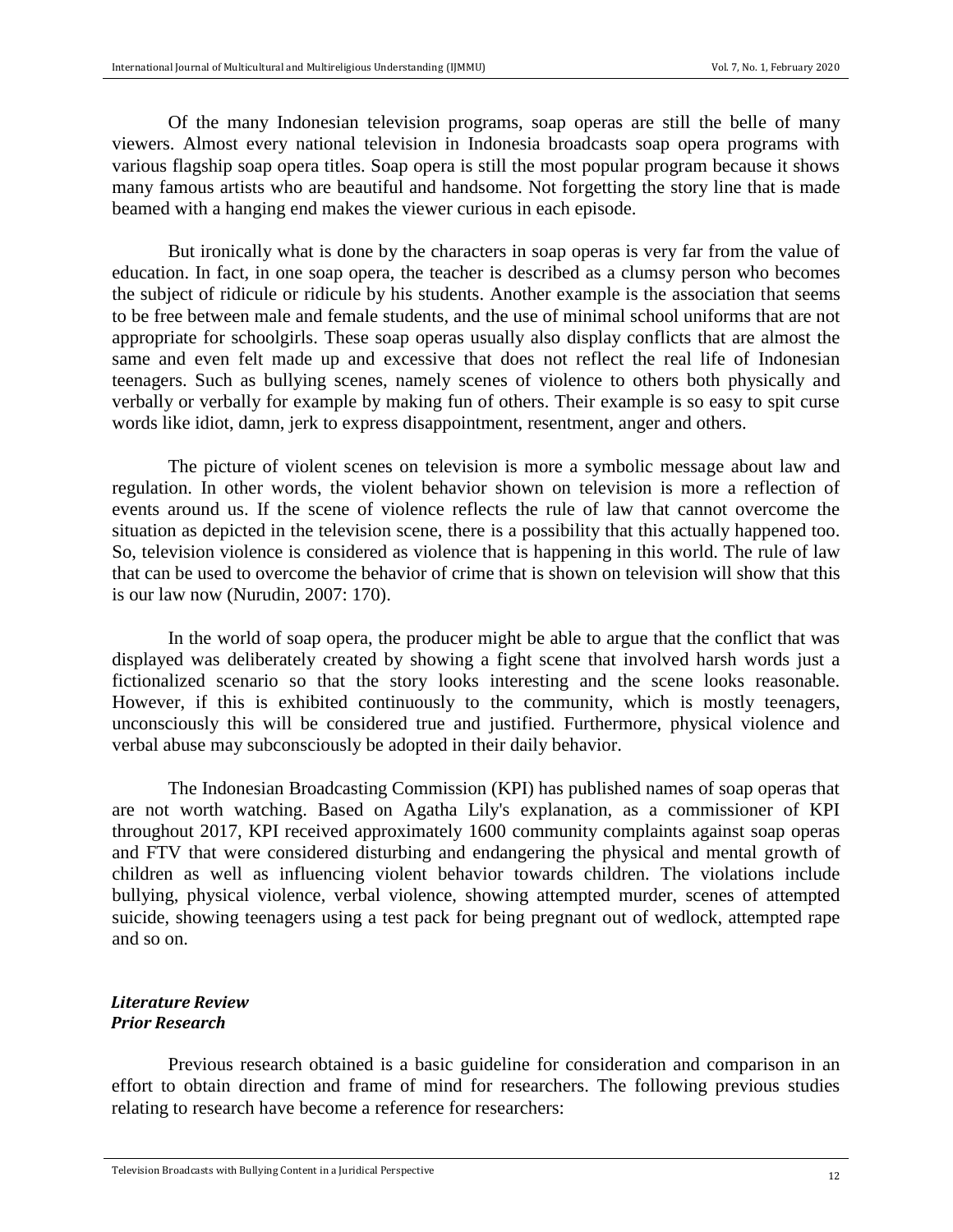## a) *Oos M. Anwas (2010)*

Research in the Journal of Education and Culture, Vol. 16, Special Edition III, October 2010, titled "Television Educates the Character of the Nation: Expectations and Challenges". The study examines the cultivation of character education through television, which includes: the nature of character education, the potential of television in instilling character, national character education material, format of character education offerings, and realizing the expectations of national character education television. In Indonesia, television broadcasts that have educational content, especially education in the character of the nation actually exist. One of them is the Education Television (TVE) broadcast which is managed by the national Ministry of Education and specializes in educational broadcasts. Then in the study concluded that character education is an effort to instill intelligence in thinking, appreciation in attitude, and practice in the form of behavior in accordance with noble values and norms and noble morals. Therefore inculcation of character education requires the process, habituation and exemplary examples of teachers, parents and fellow peers. Portraits of people's daily lives in understanding, appreciation and practice of values, norms and noble character can be packaged into interesting and educational television shows. The reality is the appreciation and inculcation of religious teachings, national cultural diversity, social capital and local wisdom, natural wealth, social life, development of creativity, including the history of the nation's struggle and folklore. All these aspects become capital for television stations, both government and private, to create interesting programs and support the cultivation of character education.

The difference between the research conducted by Oos M. Anwas in 2010 and the research carried out by researchers lies in the problems in television shows. Oos M. Anwas focuses on television shows that are educative to form characters, but researchers will focus on shows that are bullying and can have a negative impact on daily life, especially on children.

# b) *Subhan Afifi (2010)*

Research in the Yogyakarta Journal of Communication Sciences UPN, Volume 8, Number 3, September-December 2010 Edition, pages 246-262, with the title "Problematic Impressions in Television Programs in Indonesia". The study aims to analyze the reprimand given by the Indonesian Broadcasting Commission (KPI) on Indonesian television programs during 2009. The analytical method used to study the trend of 123 problematic television programs that received a KPI reprimand.

The study also analyzed the role of KPIs in the Indonesian broadcasting system with the results of the study showing that violence and sadism, pornography and sexuality, as well as harassment of the values of decency and morality were found in television programs dominated by entertainment programs such as soap operas, infotaiment, reality shows, variety shows, and sitcoms. This condition is caused by competition among television stations which is very tight in fighting over ratings. In addition, unclear broadcasting regulatory issues related to overlapping authority between KPI and the Ministry of Communication and Information cause various problems. One of the biggest problems is that there are still many problematic programs that are not suitable for consumption by the public. So that the problems raised by these researchers, it can be concluded that as a manifestation of the role of the community that serves to accommodate the aspirations and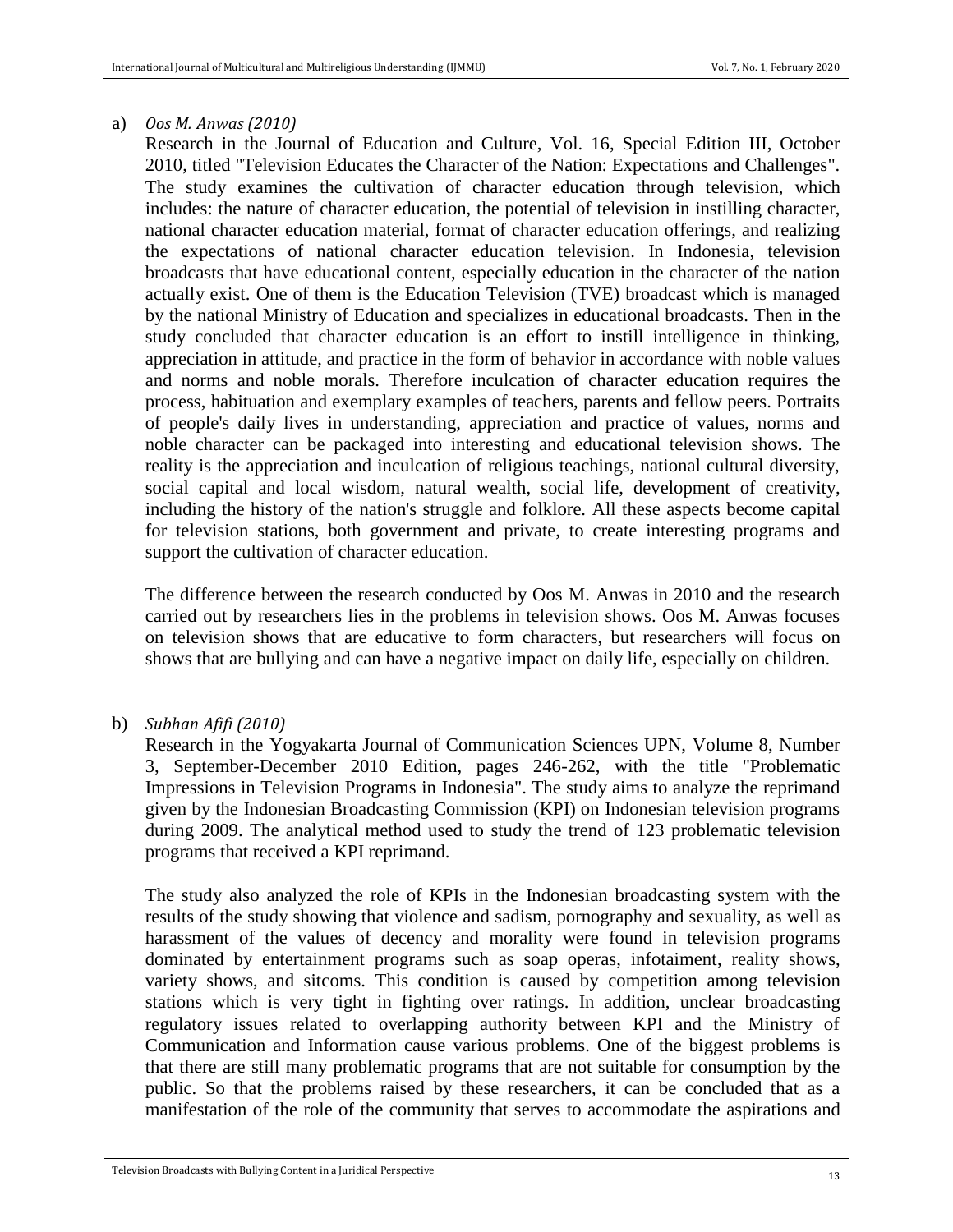represent the interests of the community, KPI has the duty to guarantee the implementation of a healthy and quality broadcasting system. So far, although not yet optimal, KPI has shown its role in managing Indonesia's broadcasting system. Regarding television broadcast content, KPI monitors all broadcast programs from all existing television stations. The difference between the research conducted by Subhan Afif and what the researchers will be doing is still around bullying television broadcasts. Because Subhan Afif's research did not specifically discuss the problems faced by KPI as the supervisor of television broadcasts in Indonesia.

c) *Evi Deliana Hz (2012)*

Research in the Journal of Law in Riau Volume 3 Number 1, 2012 with the title "Legal Protection of Children from Dangerous Content in Print and Electronic Media". The study discusses issues regarding the regulation of protection for children from harmful content in print and electronic media and legal liability for this matter by legal entities of print and electronic media based on existing regulations. From these problems, it can be concluded that the legislation governing legal protection of children from harmful content in print and electronic media is still in general, there are no specific and specific rules aimed at providing legal protection for children from dangerous content. which may be in print and electronic media. Furthermore, press institutions and broadcasters can be held accountable, if they commit acts that violate the laws and regulations. Sanctions can be imposed on the corporation, or on the management of the corporation.

The difference between research conducted by Evi Deliana Hz in 2012 and research conducted by researchers namely Evi Deliana Hz still discusses too broadly about harmful content in print and electronic media, while researchers focus on broadcasts that are bullying on television alone. From several journals that discuss television broadcasts, no research has been found on bulliying television broadcasts in a juridical perspective. From most existing research, the dominating topic is about the challenges and problems in television broadcasting, but has not been focused on the juridical aspects of television broadcasting which are bullying.

# *General Theory*

Broadcasting in English is known as broadcasting is the whole process of broadcasting which starts from the preparation of production material, production, preparation of broadcast material, then broadcasting to reception of the broadcast by listeners / viewers in one place (JB Wahyudi, 1994: 6). As such, broadcasting is spread in all directions (broad) known as omnidirectional. From this definition of broadcasting nature it can be seen that all broadcasting systems whose broadcast receivers must be equipped with one decoder unit, are less in line with the definition of broadcasting. Therefore, the name of the system must be added to the word "limited", so that it becomes a limited broadcasting system. A limited broadcasting system was once carried out by a private TV station in Jakarta at the beginning of its broadcast in the 1980s, which had to use a decoder unit controlled by the station concerned, so viewers had to subscribe (Hidajanto Djamal & Andi Fachrudin, 2015: 43).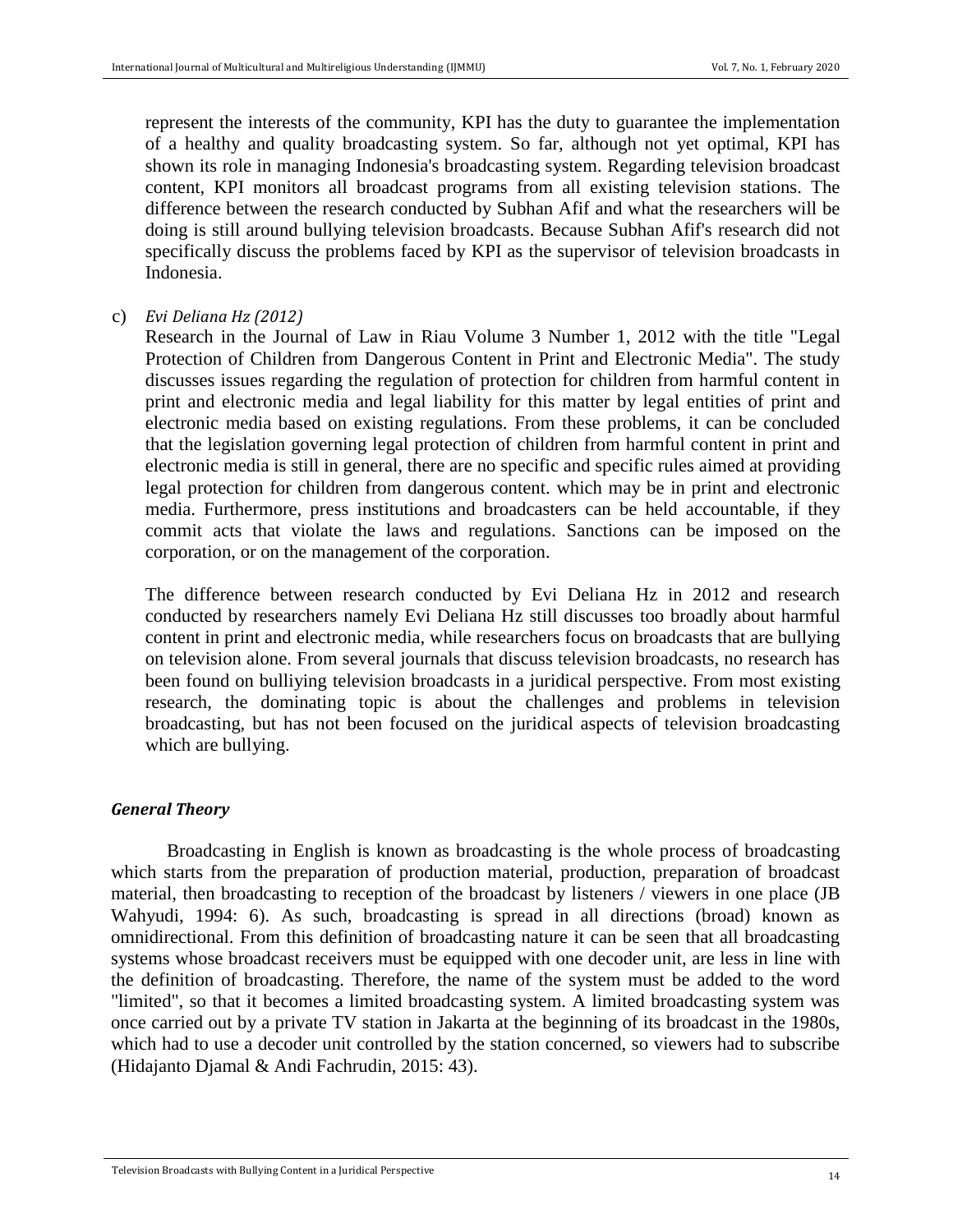The type of broadcast media will be reflected in the broadcast on the screen. In this case there are several classifications of types of broadcast media that can be divided according to broadcast format, funding sources, service coverage areas, functions in the network, according to classes in the national network (PP No. 12/2005 on LPP RRI), and according to Law Number 32 / 2002 on Broadcasting (Hidajanto Djamal & Andi Fachrudin, 2015: 54-57).

According to the broadcast format, it means that from the type of program that is presented every day (rundown) which is usually designed within one budget year, the broadcast media can be classified as:

- a) Educational broadcast media, which has permanent instructional programs in sports, catering, and fashion. In addition, other types of programs, namely with the topic of science and technology (science and technology), culture, area.
- b) News broadcast media, which have a news broadcast format with several aspects, such as headline news, breaking news, regular news (day and night), exclusive interviews, investigative reports on economic / political reviews.
- c) Entertainment broadcast media, which broadcast all forms of entertainment such as music shows, magic shows, awards giving shows.
- d) Public broadcast media, which broadcast all possible formats.

According to funding sources, it means that from the source of the acquisition of funds used for broadcasting, broadcasting media can be classified as:

- a) Public broadcast media, which get all funding or part of its operational budget from the government. Usually this broadcast media becomes a government channel to broadcast the progress of development, a policy taken by the government.
- b) Private broadcast media, which get funds independently through the utilization of advertising potential.
- c) Community broadcast media, which obtain funds independently from the community, such as fishermen, farmers or other groups.

According to the class in the national network, it means the strata of the broadcasting organization. This class nomenclature is included in Government Regulation No. 12/2005 concerning LPP RRI Article 18. In this case, broadcast media can be classified as:

- a) Broadcast media class A, is a central station located in the capital city of Jakarta.
- b) Broadcast media class B, is a regional station located in the provincial capital.
- c) Broadcasting media class C, is a regional station located in the capital city area (mayor).

According to Article 13 of Law Number 32/2002 on Broadcasting, broadcast media are referred to as broadcasting institutions which consist of radio and television broadcasting services. In this case, broadcast media can be classified as:

a) Public Broadcasting Institution (LPP), is a broadcasting station that receives an operational budget from the state budget for the central station which is domiciled in the capital city of Jakarta and the regional budget for regional stations. In addition, operational funds can also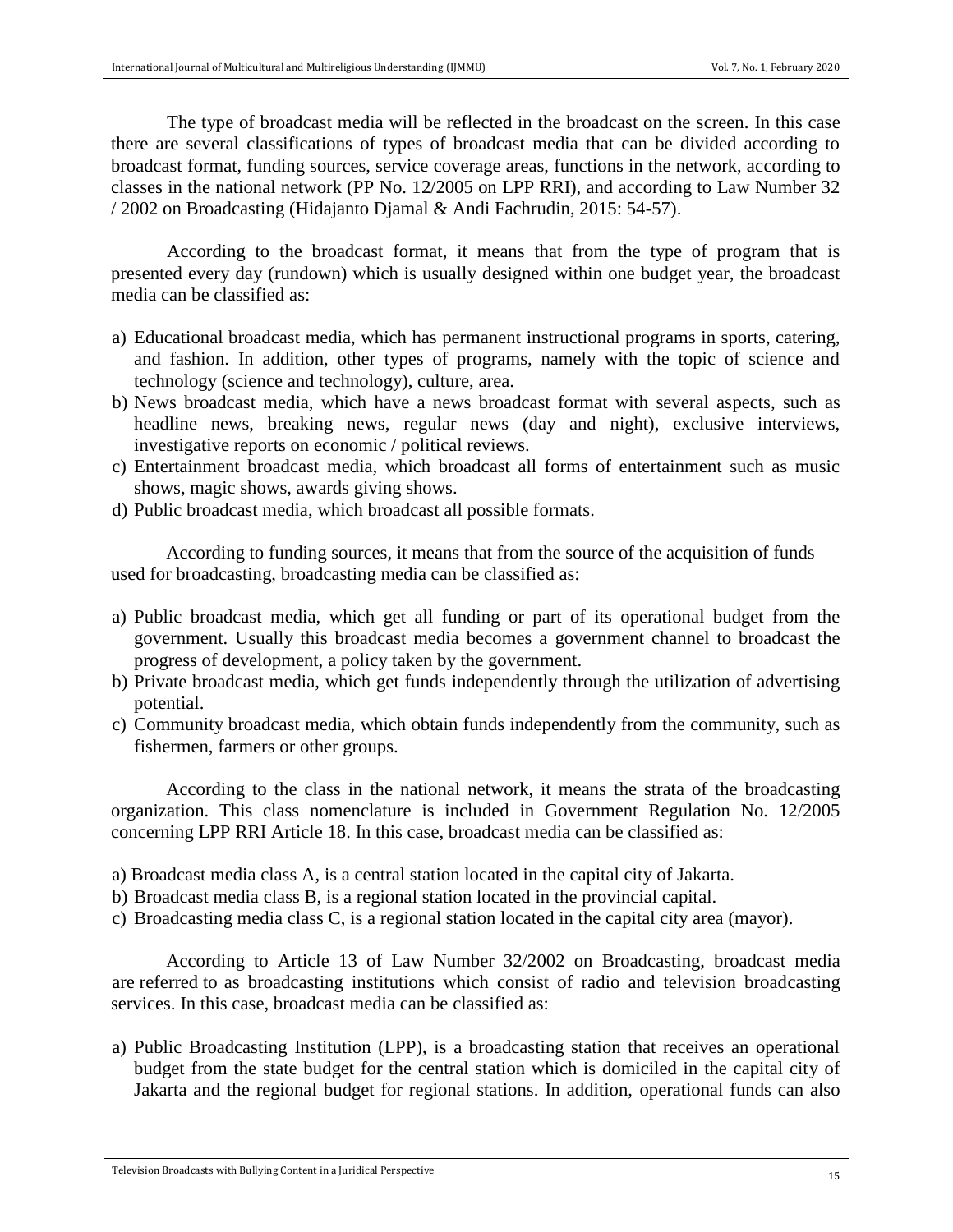come from community contributions and other legitimate businesses of the station. The intended LPP are RRI and TVRI which have national broadcast area.

- b) Private Broadcasting Institutions (LPS), are broadcasting stations that obtain operational budgets independently through the potential of broadcast advertisements and other services such as manufacturing production related to broadcasting operations. Article 1 point 3 of Government Regulation Number 50 of 2005 concerning the Implementation of LPS Broadcasting, Work procedures that regulate broadcast relays on a regular basis between institutions of payment; that has a broadcast area locally and has a limited network. Limited networking is regulated according to a certain scheme, which is based on the economic potential of one region included in its network. The determination of this scheme is based on the principle of justice, so that each LPS is not disadvantaged by each other.
- c) Community Broadcasting Institution (LPK), is a broadcasting station that gets its operational budget independently, that is, from the collection of community donations or sympathetic parties. Under the Broadcasting Law, LPK is prohibited from obtaining funds from advertising broadcasts. Has a limited broadcast area (2.5 km radius) and maximum transmit power of 50 watts (Article 5 PP Nomot 51/2002). According to Article 3 the PP explained that LPK was established by the community in a certain area, was independent, not commercial, and only served the interests of the community.
- d) Subscription Broadcasting Institution (LPB), is a broadcasting station that gets its operational budget independently through the potential of broadcast advertisements, subscriptions to customers, and other services such as manufacturing production, internet access services. LPB includes broadcasts via satellite, cable (CATV, cable television), and terrestrial. This system also broadcasts several television channels to its customers (point-to-multipoint) using a broadcast frequency in the 2.5 GHz band (MMDS).

The development of communication and information technology has supported the acceleration of the delivery of messages to the public. It can be said that messages sent via radio transmission or broadcasting for only a few seconds are immediately received by the listener or viewer whom we are familiar with as an audience, even though the distance between the source of the sender and audience is relatively very far away. The ability of the modern communication media today has enabled humans throughout the world to be able to communicate with each other. This is possible because there are various media (channels) that can be used as a means of delivering messages. Radio and television as broadcast media is one form of mass media that is efficient in reaching its audience in very large numbers. Therefore, broadcast media plays a very important role in communication in general and in particular the science of mass communication (Hidajanto Djamal & Andi Fachrudin, 2015: 63).

The ability of broadcast media to deliver messages to a wide audience makes broadcast media as an important research object in the science of mass communication, in addition to other communication sciences, namely the science of personal, group and organizational communication. Broadcast media is an organization that disseminates information in the form of cultural products or messages that can influence and reflect culture in society. Like the political and economic aspects, mass media, especially broadcast media, is a separate system that is part of a wider social system.

The word Bullying itself comes from the English language, which is from the word bull, meaning a bull who likes to butting around. This term was finally taken to describe a destructive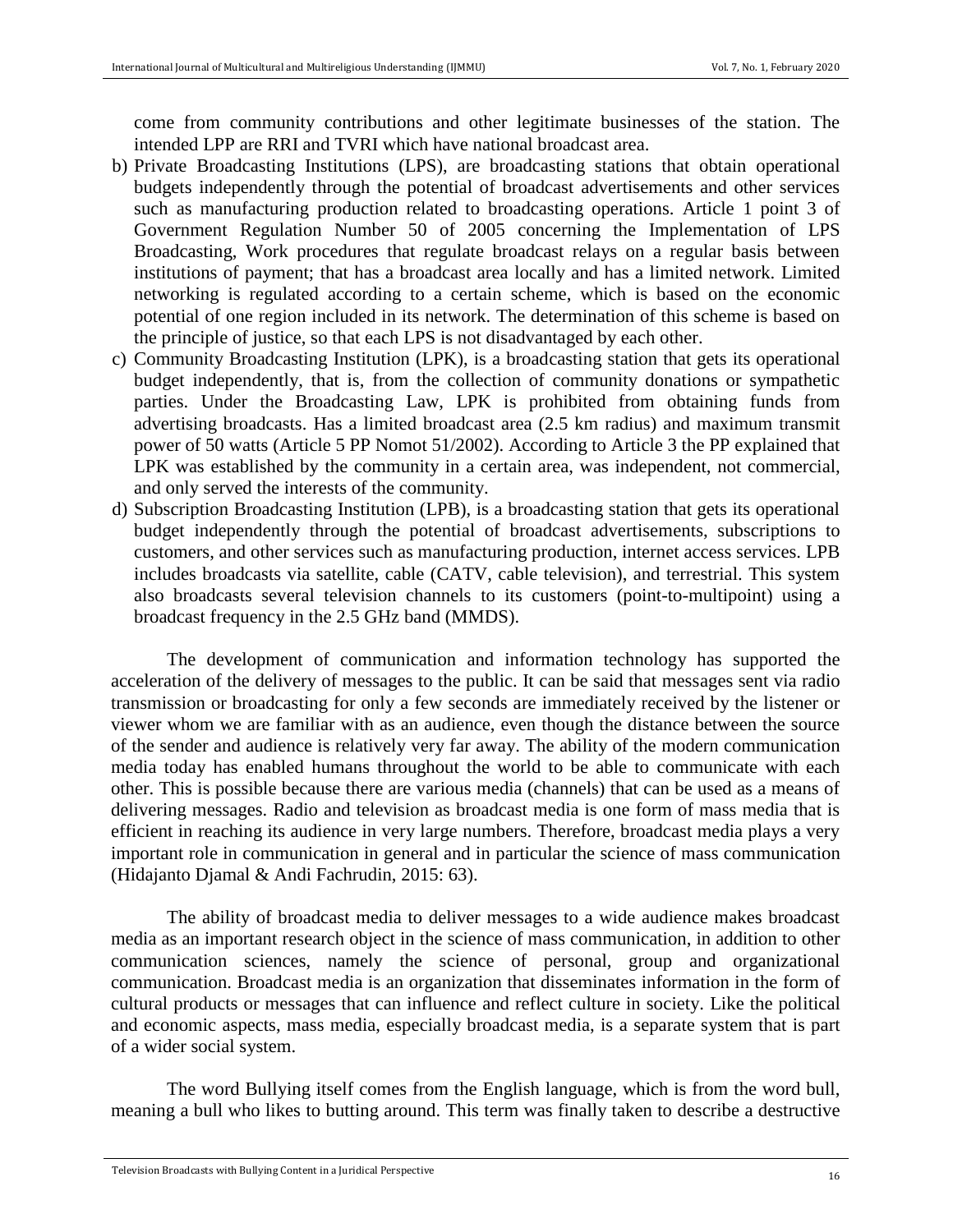action. It is different from other countries such as Norway, Finland, and Denmark which call bullying with the term mobbing or mobbning. The original term comes from English, which is mob which emphasizes that mob is usually an anonymous and large number of people involved in violence (Wiyani, 2012).

Etymologically the word bully means bully, a person who annoys weak people. The term bullying in Indonesian can use donating, which is derived from the word sakat and the culprit is called penyakat. Being afraid means disturbing, harassing, and obstructing others. Whereas according to Olweus's terminology, 1952 (in Wiyani, 2012) states that bullying is a negative behavior that results in a person being uncomfortable or injured and usually occurs repeatedly, repeated during successive counters. So, it can be concluded that basically bullying is a negative behavior in the form of physical violence and mental violence that is done repeatedly by someone or a group of people who can harm others.

Sociologically, bullying is a form of power imbalance. What is meant by power is the ability to influence others to follow what is desired and ordered by certain parties. The ruling party is the profile of the ruling. Only those who carry out orders are those who are controlled. Bullying is similar to actions in the animal kingdom. The law applied is who is the most powerful, so he can live (Lukmantoro, 2012).

Examples of bullying itself include mocking, spreading rumors, inciting, isolating, intimidating or intimidating, threatening, oppressing, bullying or physically attacking such as pushing, slapping or hitting. Some people might argue that the bullying behavior is trivial and even normal in the stages of human life or in everyday life. But the fact is, bullying is learned behavior because humans are not born weak bully and bully. Bullying is behavior that is not normative, unhealthy and socially unacceptable. Even a trivial thing to do repeatedly can eventually have serious and fatal effects. Allowing or accepting bullying behavior means giving bullies power to the bullying person, creating unhealthy social interaction and promoting a culture of violence. Unhealthy social interactions can inhibit the development of self potential in an optimal way so that it can excel superior culture (Wiyani, 2012).

Culture of violence seems increasingly strengthened in various aspects of our lives. The nickname of a nation that is full of adaptive, polite, tolerant, and has strong family ties, is slowly beginning to disappear from the treasures of our lives, both in the context of community and national life. The culture of violence has manifested itself in various forms, as if it has become a part of our daily lives and we accept it as something natural.

Most people consider violence only in a narrow context, which is usually related to war, murder, or chaos. In fact, violence takes various forms, including bullying. Violence illustrates the nature of social rules, violations of rules, and social reactions to complex and often conflicting violations. The term violence is used to describe the behavior, both open and closed, both attacking and defensive nature accompanied by the use of force to others.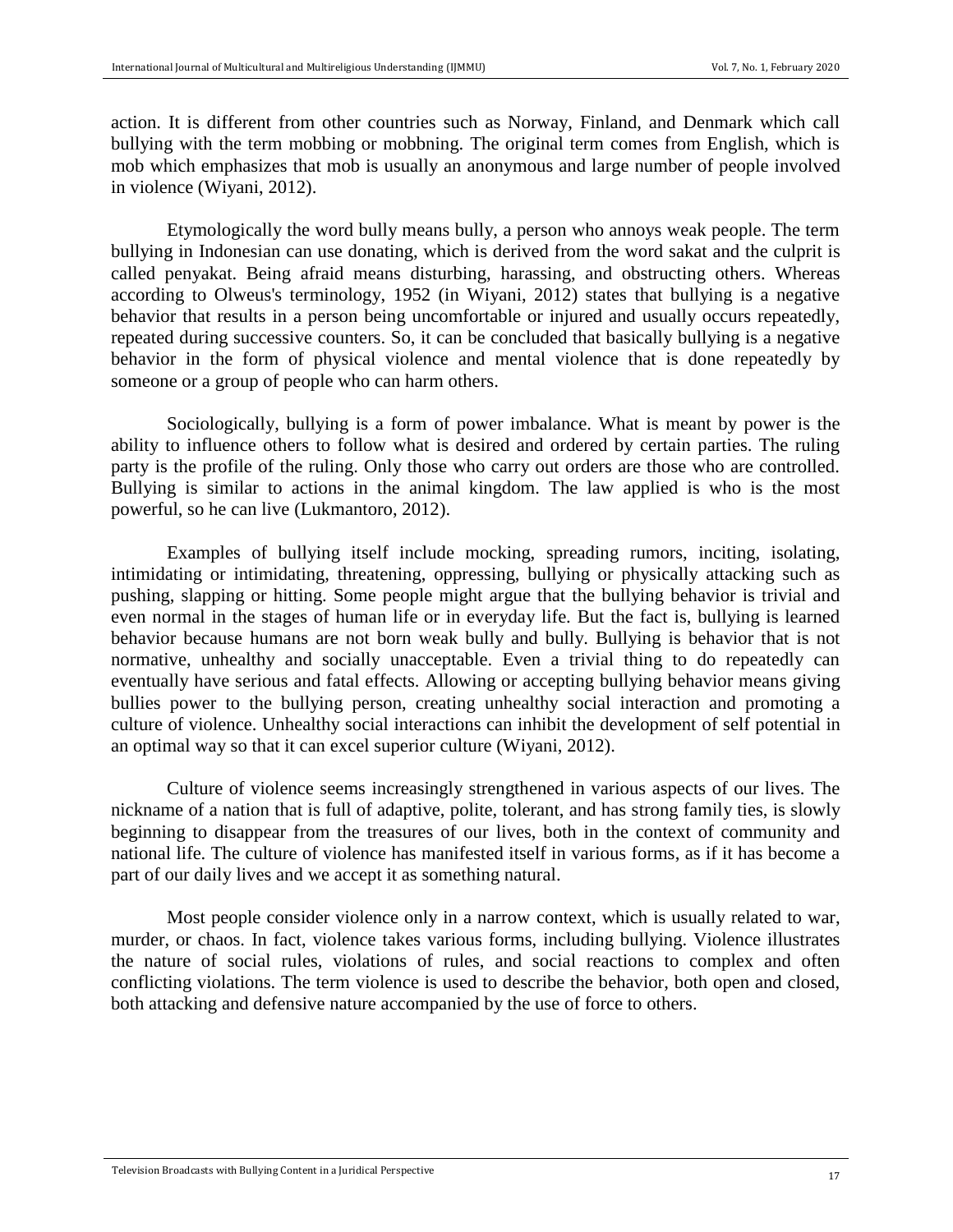## *Research Methodology Research Object*

The object of this research is television broadcasts with negative content in a juridical perspective in Indonesia.

#### *Approach Method*

Using the method of empirical normative juridical approach, which is an approach that focuses on aspects of norms or rules, so that the problem will be assessed and analyzed by referring to the applicable laws and regulations relating to the problem of television broadcasting is bullying in Indonesia.

#### *Discussion*

The media that is currently widely used in conveying messages is television. Although born most recently compared to print and radio mass media, in the end television media is the most widely accessed by people anywhere in the world (Adi Badjuri, 2010: 11). Television as a medium of mass communication is a social force that can move social processes toward a desired goal. However, to find out precisely and in detail about the social power possessed by mass communication through television and the results it can achieve in driving social processes is not easy. Therefore, the effect of television as a medium of mass communication needs to be studied in more depth to clearly understand the influence of the television media.

The magnitude of the influence of television on human life both individually and the wider community, so that the television mass media finally gave birth to what is called a mass culture (mass culture). The big attraction of television is that it can change human routines and even television becomes a new role model for human life. It is certainly not surprising that someday the needs of human life will be patterned and planned routinely, based on television media information that comes to the audience's home with a variety of information and entertainment offerings. It is also not impossible, humans will be carried away by the flow of mass communication technology which will eventually release and eliminate the characteristics and nature of human interest towards the problems of society in general. In this case, individualistic interests will be more prominent in various ways. Only people who have economic aspects and mass communication technology can control the world appropriately and benefit the expansion of individualistic power (Wawan Kuswandi, 1996: 29).

Television broadcasts do not necessarily affect viewers. From various studies, broadcasts that can affect viewers are broadcasts that are done repeatedly. The repetition in question can be completely repeated like an advertisement, it can also be a repetition of messages with a format of one different scene (Jalaluddin Rachmat, 2002: 242). Television broadcasts that convey repeated messages include advertisements. One of the characteristics of advertising is a reminder that is an attempt to repeat advertising messages so that consumers continue to remember about messages and certain goods and services. In addition to advertising, television broadcasts that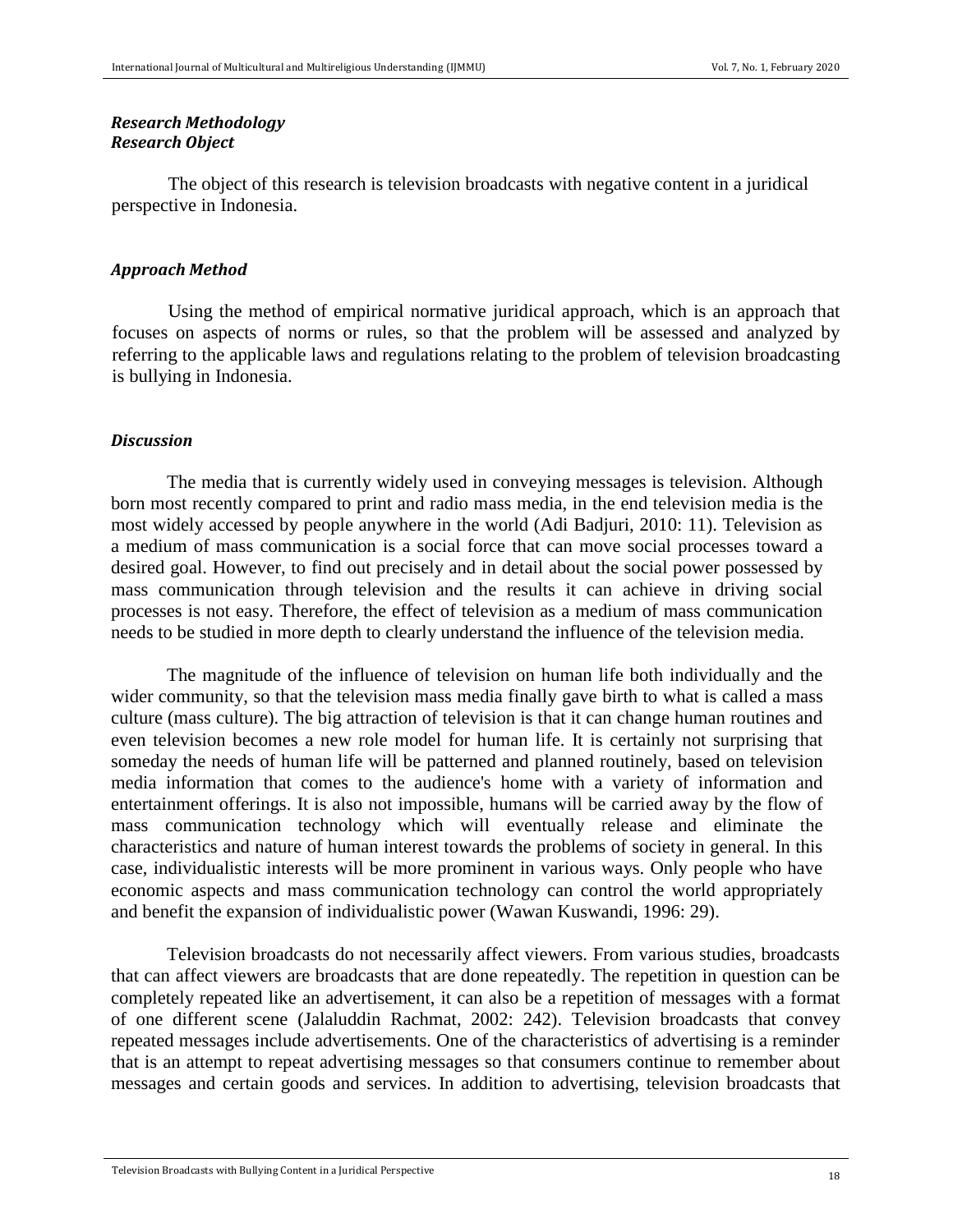always deliver messages repeatedly are soap operas. The message that is delivered repeatedly is for example the character's character, lifestyle, clothing and others.

Nowadays, almost all families in our country have television as one of the entertaining family media that can provide entertainment for almost 24 hours continuously, either broadcast by government television stations or private television stations. Parents provide television at home and even in the room with the aim that children feel at home staying at home or not bothering parents who are busy working or just resting to let go of fatigue after work. In fact, it is not uncommon for parents to add satellite or DVD television programs to their homes so that children feel more comfortable at home.

Children who are addicted to television, tend to be lazy to interact socially and become passive. Interaction with friends and family is replaced by the fun of watching treats on the screen. Likewise the opportunity to develop interest will be lost, because his interest is only on television. This is certainly not good for social, motor and emotional development. Children will be more difficult to work together or even control their emotions.

Ironically, in the midst of its vital role as a family entertainment media, the world of television has now been disoriented in participating in educating its audience. The world of television is now threatened by elements of vulgarism, violence, and pornography. The three elements are almost a routine dish on a number of television stations and can be watched freely even by children. Though it should be prevented from being watched by children given their psychological condition that has not been able to distinguish what is positive and what is negative from a television show.

Parents should be worried if their children are more interested in sitting for hours in front of the television rather than socializing with friends or even with family members. We often meet if there are 2 (two) brothers, the brother watches television shows in his room as well as the younger siblings who are busy with their favorite television shows in his room so that there is no visible socialization and interaction between the two. Parents should feel worried about phenomena like this. Especially if the child especially to watch television shows that are not in accordance with their needs; like telenovela, serial drama, action films, and so on. In addition to the Kendak parents also need to be vigilant to watch television shows in the form of cartoons. Often as parents feel calm when children watch cartoons because we assume that the show is right for them. But unfortunately even in cartoons we will find many scenes of violence, kissing scenes and so on. Call it the Popeye cartoon film where we often see kissing scenes between Popeye and her lover Olive. In addition, we will encounter scenes of violence involving Popeye and Brutus, his enemies.

Television shows such as soap operas are only limited to fiction of directors who do not have to be in line with the reality of everyday teenage relationships. However, because television has become a widely watched public media, including among children, it will have a less positive impact if the contents are vulgar. In addition, the title soap opera that always takes the topics of romance and dating will teach children to date, look sexy, trendy lifestyle, and oriented to a happy lifestyle. Although this show is not necessarily imitated but it will still contaminate his innocent thoughts. Because the effects of television shows have proven to be quite powerful for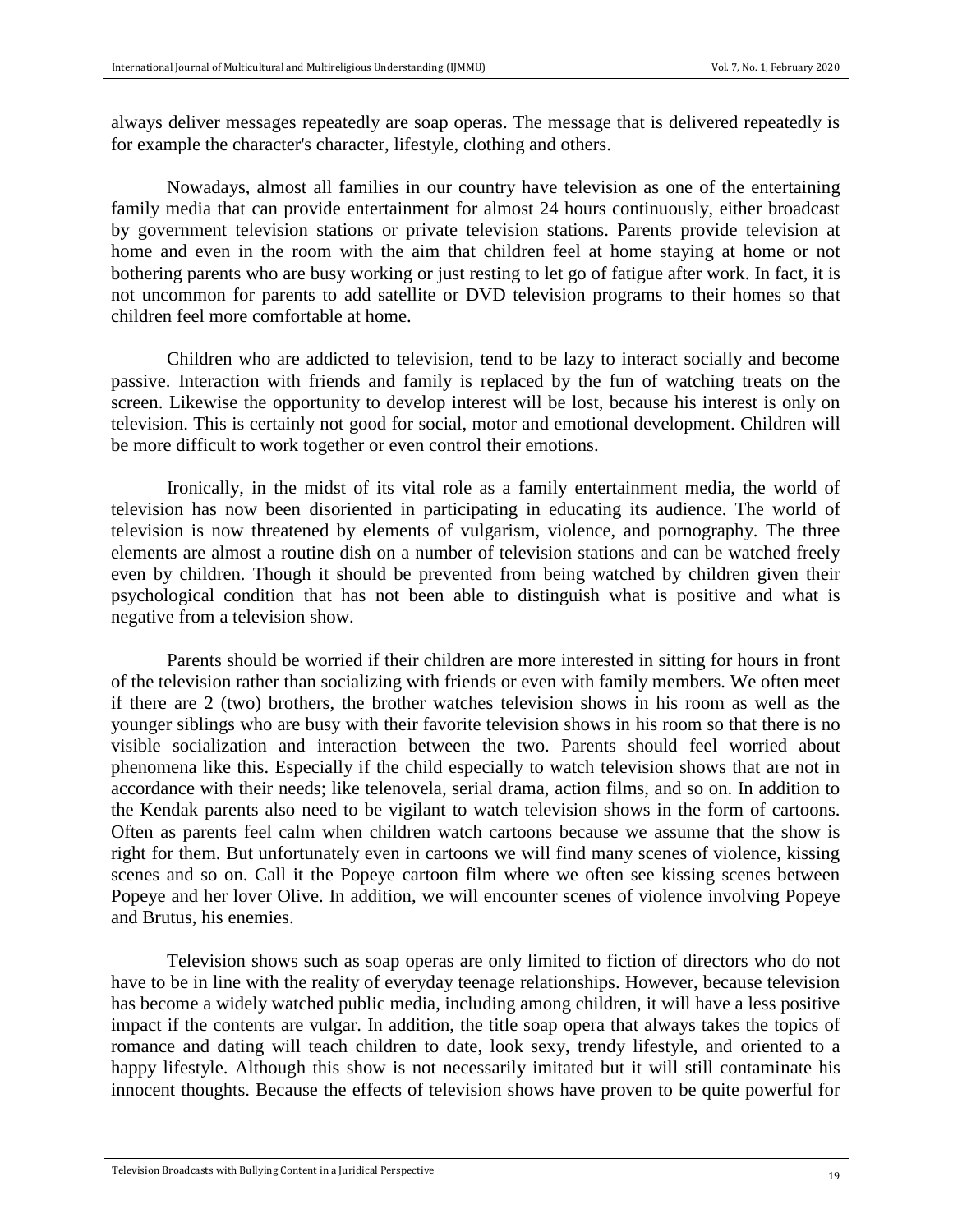them, where the behavior of some children who are idolized by romantic movie characters and the like.

Television is a window to the world. Everything we see through that window helps create images in the soul. This image forms an important part of how a person learns and holds selfperception. Television as one environment for a person plays a role in shaping the personality of children. The process of forming a certain personality can be seen from several things, first is the habituation process. A child sees a behavior that is often displayed repeatedly. Such behavior will become prevalent for him. Thus, television can be an environment that forms behavioral habits. If in television broadcasts the model of violence or pornography is shown repeatedly, the behavior can gradually become part of the child's behavior. Therefore, for television to have a positive effect on habit formation, television should broadcast many programs with positive behavioral models or strengthen the behavior of children who are at the stage of formation.

If we examine further, the negative effects of excessive television viewing are:

- a) Children 0-4 years, interfere with brain growth, inhibits the growth of speech, the ability to read or understand herbs, inhibits children in expressing thoughts through writing.
- b) Children 5-10 years, increasing aggressiveness and violence, are not able to distinguish between reality and fantasy.
- c) Consumptive behavior due to advertisement seduction.
- d) Reducing creativity, lack of playing and socializing, becoming individualistic and independent human beings.
- e) Television becomes an escape from every waste experienced, as if there is no other choice.
- f) Increase the likelihood of obesity (overweight) due to lack of creativity and exercise.
- g) Stretches the relationship between family members, time to gather and chat with family members replaced by watching TV, which is likely to remain silent as cool with their way of thinking.

Independence expresses opinions, conveys and obtains information, comes from the sovereignty of the people and is a human right in the life of a democratic society, nation and state. Thus, independence or freedom in broadcasting must be guaranteed by the state. In this connection the 1945 Constitution of the Republic of Indonesia recognizes, guarantees and protects such matters. However, in accordance with the ideals of the Proclamation of Indonesian Independence, the independence must be beneficial for the efforts of the Indonesian people in maintaining national integration, upholding religious values, truth, justice, morals, and morality, as well as promoting public welfare, and educating the life of the nation. In this case freedom must be carried out responsibly, in harmony and balance between freedom and equality using rights based on Pancasila and the 1945 Constitution of the Republic of Indonesia.

Broadcasting institution is a broadcasting organization, both public broadcasting institutions, private broadcasters, community broadcasting institutions and subscription broadcasting institutions which in carrying out their duties, functions and responsibilities are guided by applicable laws and regulations. Therefore, after a long struggle in parliament and various local debates, Law Number 32 of 2002 concerning Broadcasting was officially adopted on December 28, 2002. Besides adopting a networked local broadcasting system, this regulation introduced a semi-independent institution called the Broadcast Commission Indonesia (KPI)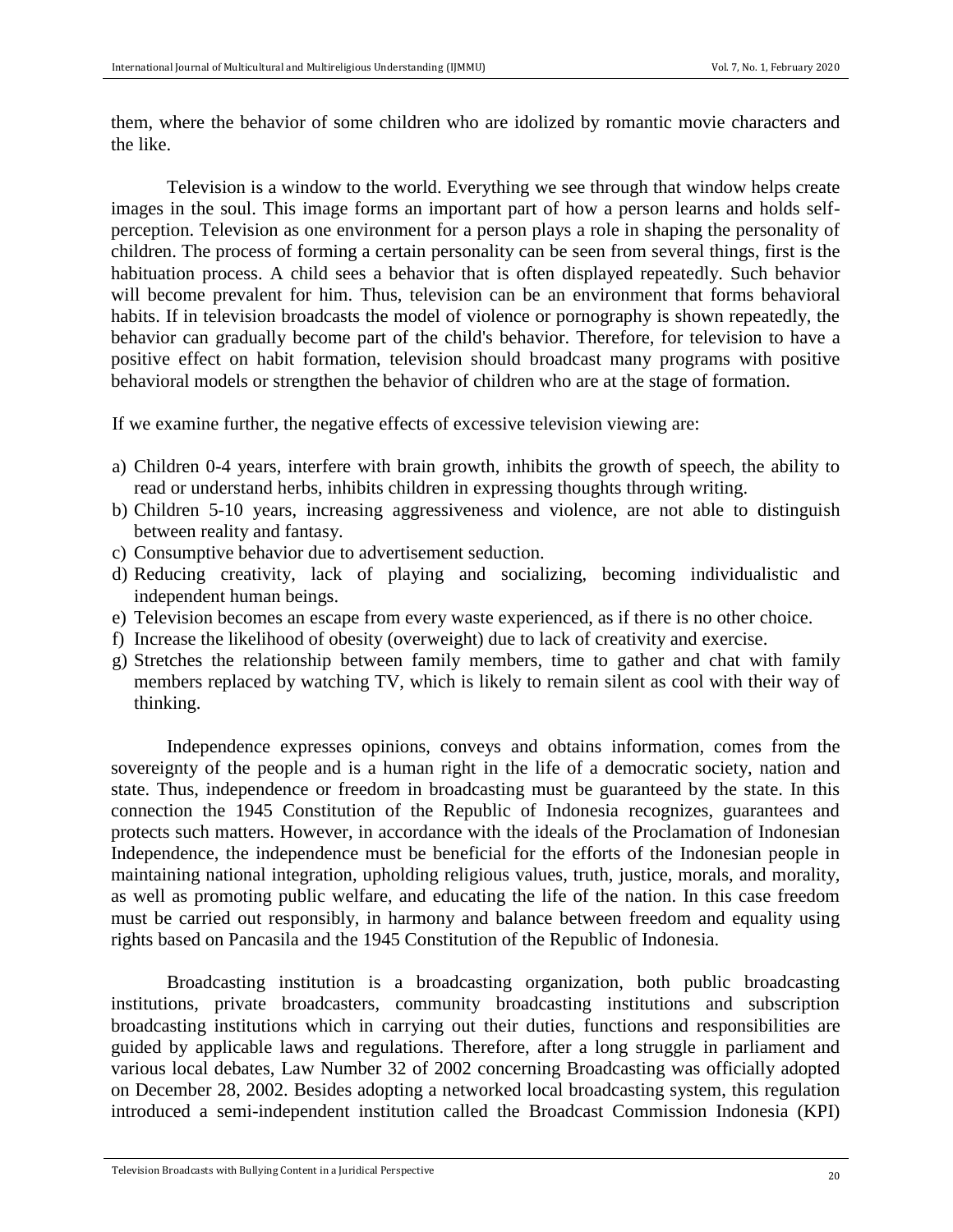regulates the broadcasting universe in this country. The president's decision to determine the results of the DPR fit and proper test for the KPI Member itself only came out a day before the deadline determined by Law Number 32 of 2002, namely December 27, 2003.

Based on Law Number 32 of 2002 concerning Broadcasting Article 1 paragraph 13 that "Indonesian Broadcasting Commission, hereinafter referred to as KPI, is an independent state institution, consisting of a Central KPI formed at the central level and domiciled in the national capital, and KPI Regional (KPID) established at the provincial level and domiciled in the provincial capital, whose tasks and authority are regulated in Law Number 32 of 2002.

Central KPI and Regional KPI have functions and authorities based on Law Number 32 of 2002 article 8 which are:

- (1) KPI as a form of community participation functions to accommodate aspirations and represent the interests of the community in broadcasting.
- (2) In carrying out its functions as referred to in paragraph (1), KPI has the authority:
	- a. Set broadcast program standards
	- b. Develop regulations and establish guidelines for broadcasting behavior
	- c. Oversee the implementation of regulations and broadcasting behavior guidelines and broadcast program standards
	- d. Impose sanctions for violating regulations and broadcasting code of conduct and broadcast program standards
	- e. Coordinate and / or cooperate with the Government, broadcasters, and the community.
- (3) Central KPI and Regional KPI have duties and obligations:
	- a. Guaranteeing the public to obtain proper and correct information in accordance with human rights
	- b. Helps in regulating broadcasting infrastructure
	- c. To help build a climate of fair competition between broadcasters and related industries
	- d. Maintaining a fair, equitable and balanced national information order
	- e. Accommodating, researching, and following up on complaints, objections, as well as public criticism and appreciation for broadcasting and Developing human resource development plans that guarantee professionalism in broadcasting.

The Indonesian Broadcasting Commission (KPI) is an independent institution established through Act Number 32 of 2002 concerning broadcasting with the aim of regulating all matters concerning broadcasting in Indonesia. This Independent Institution consists of Central KPI and KPID in regions whose tasks are coordinative, national policies are determined by KPIs while implementation at the Provincial level becomes the scope of KPIDs. The division of authority of KPI and KPID is regulated by or stipulated by KPI Decree as outlined in Copies of Decision of the Indonesian Broadcasting Commission Number 005 of 2004 concerning the authority, duties, and governance of the relationship between the Central Indonesian Broadcasting Commission and the Regional Indonesian Broadcasting Commission namely that the KPID carries out KPI policies at the regional level in accordance with applicable laws and regulations.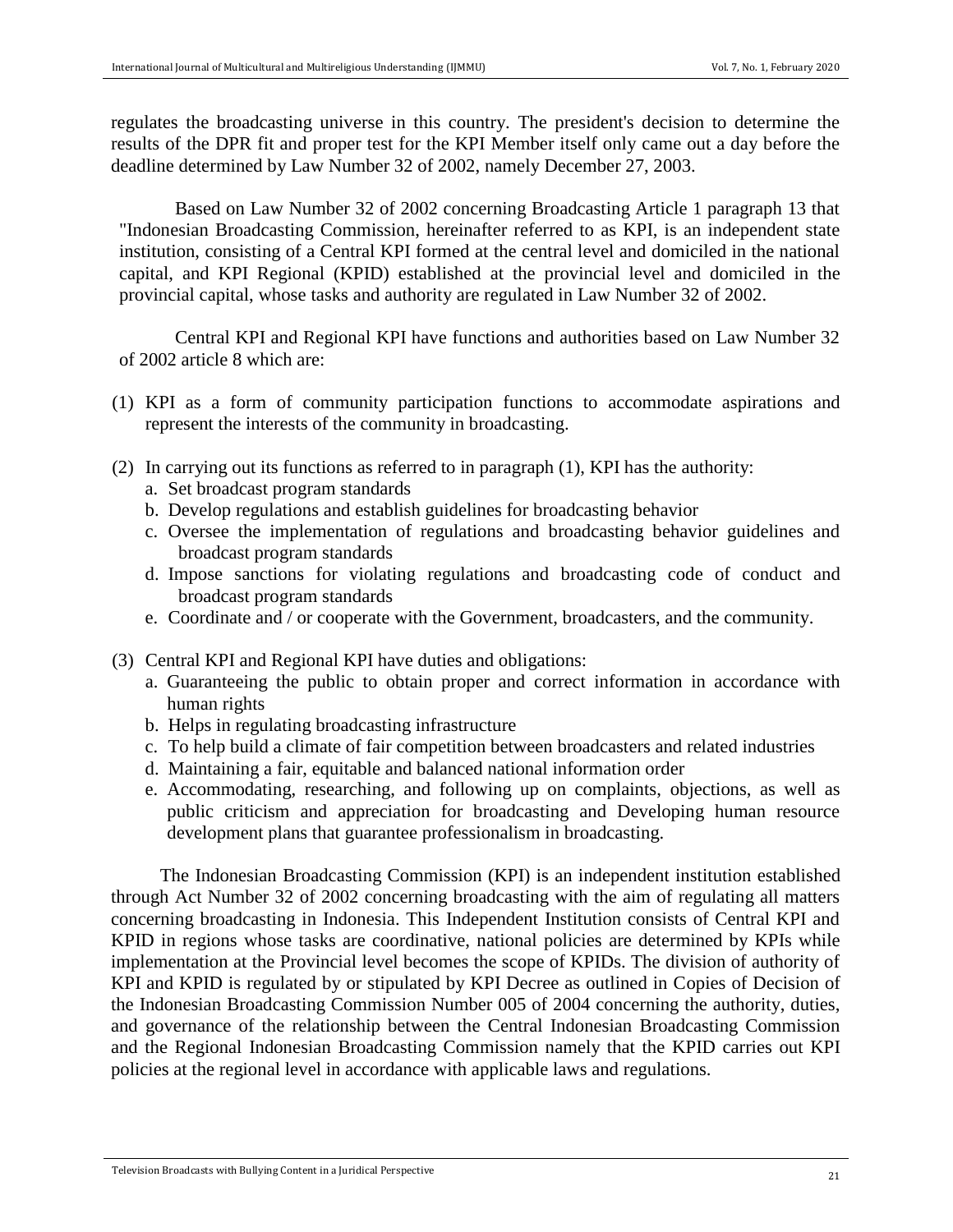Broadcasting Commission has the authority to perform its functions (authorities) develop and oversee various broadcasting regulations that connects between broadcasters, governments and society. This arrangement covers all cycles of the broadcasting activity process, starting from the stages of establishment, operationalization, accountability and evaluation. In carrying out this, the KPID coordinates with the government and other institutions because of the interrelated spectrum of arrangements. As it is related to judicial and judicial authority due to violations of the broadcasting law is categorized as a criminal offense. In addition, KPID also deals with the community in accommodating and following up on all forms of public appreciation for broadcasters and the broadcasting world in general. The purpose of this institution was established is the achievement of quality broadcasts for the community and facilitate the establishment of licensing for the business world in the field of broadcasting and control of broadcasts that will be given to the community.

The main basis for the formation of the Riau Regional Indonesian Broadcasting Commission (KPID) is Law Number 32 of 2002 concerning Broadcasting. The spirit of this law is that the management of the broadcasting system which is the public domain must be managed by an independent body that is free from interference from investors and the interests of power.

At present the development of the television industry throughout Indonesia is very rapid making the level of creativity and competition among broadcasters increasingly high, so that broadcast programs become a benchmark of success in achieving profits. Because of the increasingly high level of competition between broadcasting institutions, it has the potential for broadcasting institutions to bring up broadcast programs that are not in accordance with the values held and believed by the public.

For this reason, the role of the Indonesian Broadcasting Commission, both the Central KPI or the Regional KPI (KPID), is needed in monitoring the contents of the broadcast program to obtain broadcasts that are beneficial and equitable, so that people who have good morals, education and culture are in line with the ideals of the Proclamation. Indonesian independence. In this sense, controlling is a process to ensure that organizational and management objectives are achieved. This relates to ways of making activities as planned. This understanding shows that there is a very close relationship between planning and supervision. Even a good plan will fail if there is no supervision. The closeness of the relationship between supervision and planning is due to the activities of supervision and this standard is to a very large extent determined by planning, even basically the whole plan itself is a standard in terms of supervision. A standard is a measure determined on the basis of which the actual effect can be assessed.

In carrying out supervision an institution must have a plan, and in carrying out the plan there must be a standard for measuring a plan that has been set. The standard used by the Riau KPID in overseeing broadcast programs in broadcasting is based on the Broadcast Program Standards that have been set by the Central KPI along with Regional KPIs throughout Indonesia to then be implemented at the Regional level by the Riau Regional Indonesian Broadcasting Commission (KPID). This standard is a comparison tool in supervision. Measuring tool to answer the question whether the activity has been carried out and how the results have been carried out.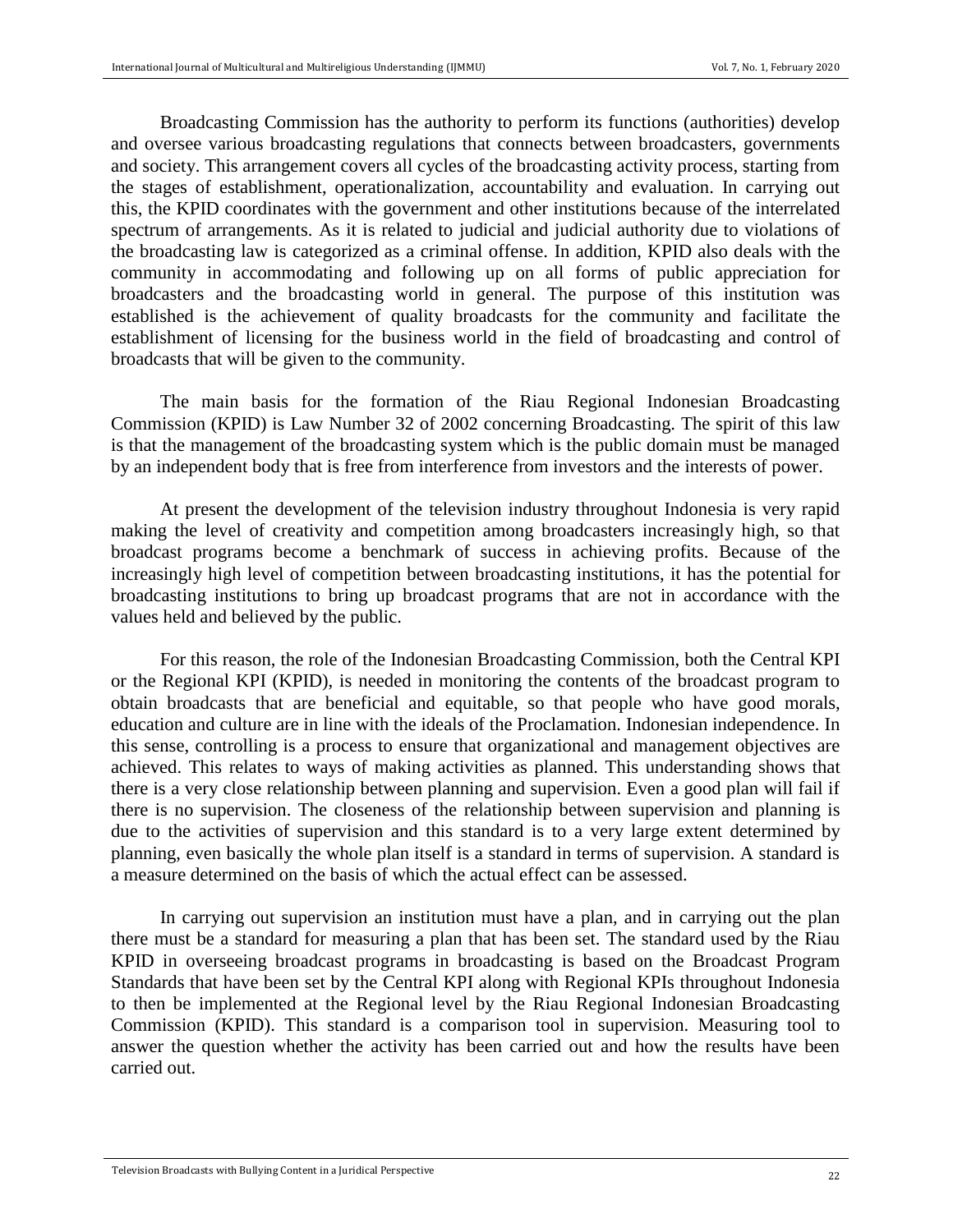Broadcast Program Standards (SPS) are technical descriptions of the Broadcasting Behavior Guidelines which contain limits that may or may not be broadcast on a broadcast program. Broadcast Program Standards specify that Broadcast content standards relate to:

- a. Respect for religious values
- b. Norms of decency and decency
- c. Protection of children, adolescents and women
- d. Limitation of sex scenes, violence, and sadism
- e. Classification of programs is done according to the age of the audience
- f. Respect for personal rights
- g. Broadcasting programs in foreign languages
- h. The accuracy and neutrality of the news program
- i. Live broadcast
- j. Ad broadcasts

Furthermore, the KPID supervises the broadcast program in accordance with the Broadcast Program Standards. In conducting KPI supervision and KPID supervises in 2 ways namely Direct supervision and indirect supervision. The direct supervision is in the form of supervision by the KPID on broadcast programs broadcasting in its area based on the Standard Broadcasting and Indirect Monitoring Program, namely in the form of complaints from the public.

#### *References*

#### *Books*

Effendy, Heru. (2009). *Industri Pertelevisian Indonesia,* Erlangga, Jakarta.

Judhariksawan. (2010). *Hukum Penyiaran,* Raja Grafindo, Jakarta.

Pandiya. (2008). *Dampak Negatif Program Televisi pada Remaja Kota Semarang,* Jurnal Pengembangan Humaniora, Vol.8 No.1.

Malikhah. (2013). *Korelasi Pengaruh Tayangan terhadap Perkembangan Perilaku Negatif Anak Dini,* diakses 13 Februari 2016, available Url<http://lib.unnes.ac.id/17237/1/1601908022>[.](http://lib.unnes.ac.id/17237/1/1601908022)

Pramadiansyah, Yudhi. (2014). *Pengaruh Televisi Terhadap Pembentukan Perilaku Kekerasan,*  Skripsi Fakultas Ilmu Sosial dan Politik, Universitas Indonesia.

Riberu, J. (1985). *Kemelut Anak, Remaja dan Problema Keluarganya,* Mega Media, Jakarta.

Shidarta. (2000). *Hukum Perlindungan Konsumen,* PT. Grasindo Persada, Jakarta.

Shofie, Yusuf. (2008). *Kapita Selekta Hukum Perlindungan Konsumen di Indonesia,* PT. Citra Aditya Bakti, Bandung.

Unde, Andi Alimuddin, (2014). *Televsi & Masyarakat Pluralistik,* Prenadamedia.